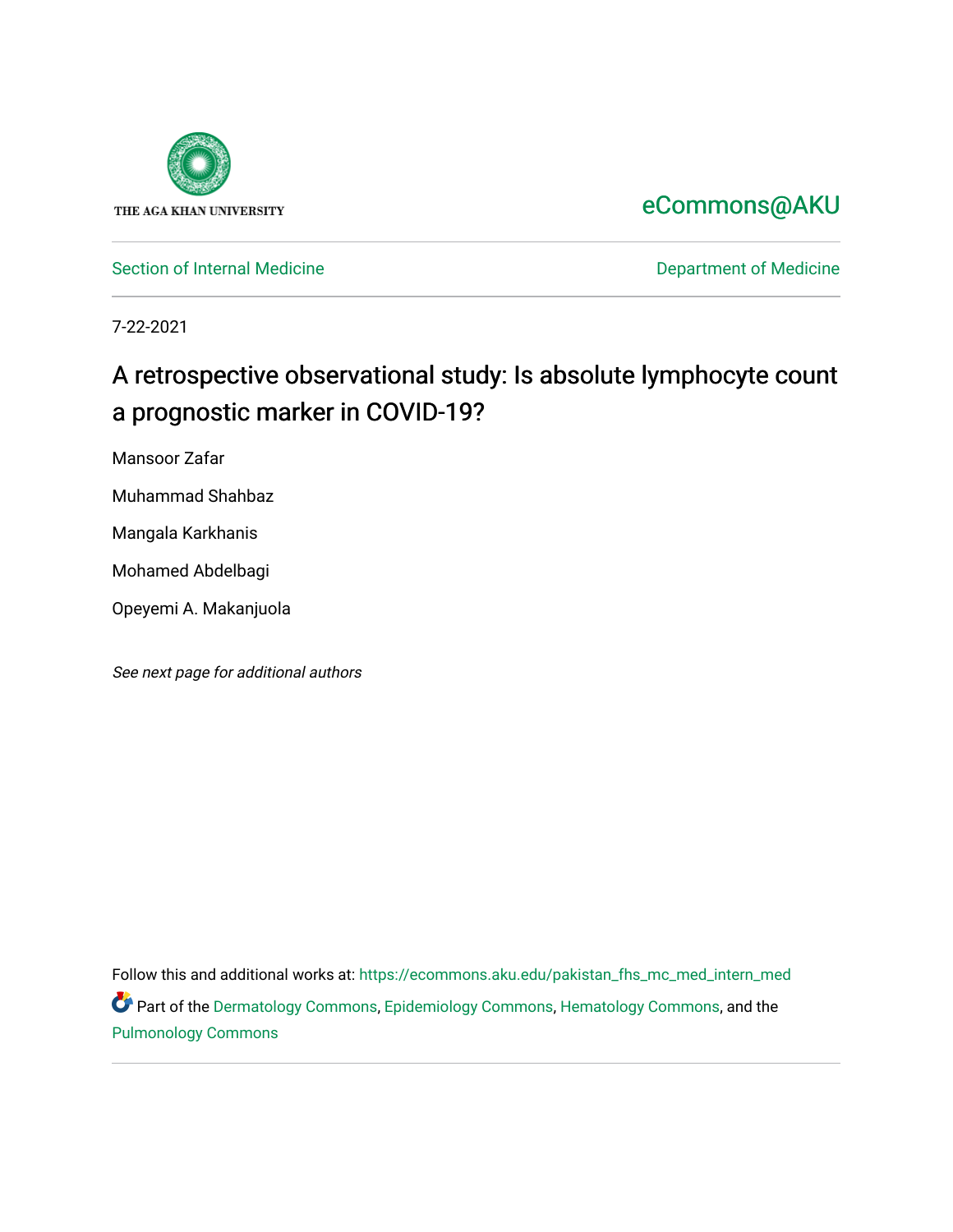# Authors

Mansoor Zafar, Muhammad Shahbaz, Mangala Karkhanis, Mohamed Abdelbagi, Opeyemi A. Makanjuola, Bipin Pun, Ratan S. Randhawa, Frederic Cuison, Dana Safarova, and Najam-Us-Saher Rizvi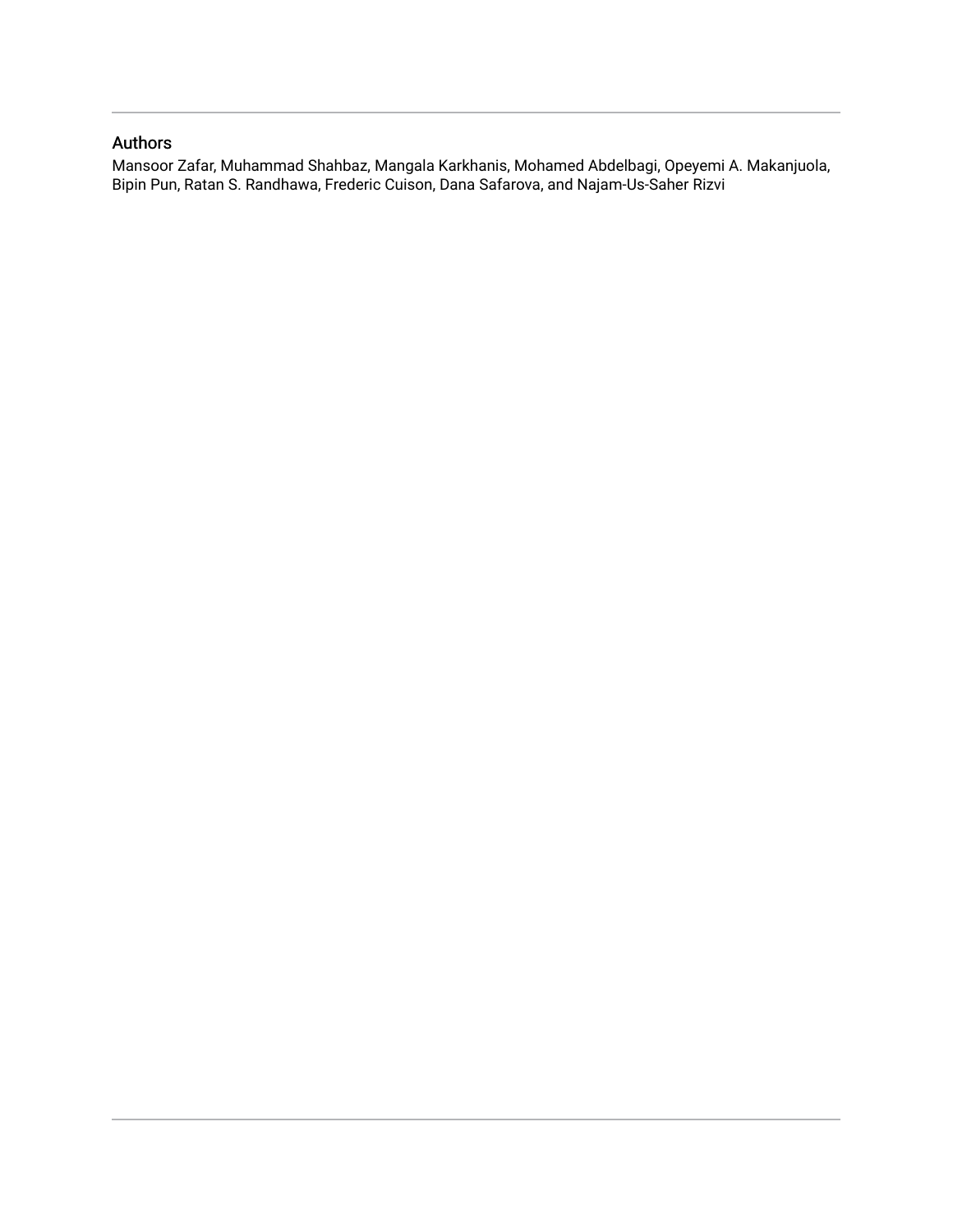# **A Retrospective Observational Study: Is Absolute Lymphocyte Count a Prognostic Marker in COVID-19?**

[Mansoor](https://www.cureus.com/users/248900-mansoor-zafar) Zafar  $^1$  , [Muhammad](https://www.cureus.com/users/248959-muhammad-shahbaz) Shahbaz  $^2$  , Mangala [Karkhanis](https://www.cureus.com/users/248960-mangala-m-karkhanis)  $^2$  , Mohamed [Abdelbagi](https://www.cureus.com/users/248961-mohamed-abdelbagi)  $^3$  , Opeyemi A. Makanjuola  $^2$  , [Bipin](https://www.cureus.com/users/248968-bipin-pun) Pun  $^4$  , Ratan S. [Randhawa](https://www.cureus.com/users/248926-ratan-s-randhawa)  $^5$  , [Frederic](https://www.cureus.com/users/248970-frederic-cuison) Cuison  $^6$  , Dana [Safarova](https://www.cureus.com/users/248971-dana-safarova)  $^2$  , [Oluwamayo](https://www.cureus.com/users/248963-opeyemi-a-makanjuola)[wa](https://www.cureus.com/users/248972-oluwamayowa-ojofeitimi) Ojofeitimi  $^2$  , Kamal [Lawrence](https://www.cureus.com/users/248973-kamal-lawrence)  $^2$  , Mariya [Farooq](https://www.cureus.com/users/248974-mariya-farooq)  $^2$  , Reem [Eldebri](https://www.cureus.com/users/248924-reem-eldebri)  $^2$  , Saba [Alam](https://www.cureus.com/users/248975-saba-alam)  $^7$  , [Lucinda](https://www.cureus.com/users/248978-lucinda-barry) Barry  $^2$  , Alisha Khanna  $^2$  , [Karuna](https://www.cureus.com/users/248982-karuna-subba) Subba  $^2$  , Amr [Elyasaky](https://www.cureus.com/users/248985-amr-elyasaky)  $^8$  , Hesam A. [Nooredinvand](https://www.cureus.com/users/248998-bolurin-adekunle)  $^9$  , [Manivannan](https://www.cureus.com/users/248988-manivannan-periasamy) Periasamy  $^2$  , Bolurin A. Adekunle  $^2$  , Zahra [Maryam](https://www.cureus.com/users/248999-zahra-maryam)  $^2$  , Bao [Khuu](https://www.cureus.com/users/249000-bao-khuu)  $^2$  , [Johannes](https://www.cureus.com/users/249001-johannes-hegner) Hegner  $^2$  , [Andreia](https://www.cureus.com/users/249003-andreia-esteves-morete) Esteves Morete  $^7$  , [Mirej](https://www.cureus.com/users/249007-mirej-patel) Patel  $^{10}$  , [Gjulio](https://www.cureus.com/users/249008-gjulio-ciroi-tamos-marku) Ciroi  $^2$  , Ubaid Ur [Rehman](https://www.cureus.com/users/203945-ubaid-ur-rehman)  $^{11}$  , [Jabeen](https://www.cureus.com/users/249009-jabeen-hsiao) Hsiao  $^{12}$  , [Maaryah](https://www.cureus.com/users/249010-maaryah-zafar) J. Zafar  $^{13}$  , [Nadiyah](https://www.cureus.com/users/249012-nadiyah-zafar) Zafar  $^{13}$  , Bianca A. Lazau  $^{14}$  , [Najam-us-Saher](https://www.cureus.com/users/249013-bianca-lazau) Rizvi  $^{15}$  , Steve [Moran](https://www.cureus.com/users/249016-steve-moran)  $^{16}$  , [William](https://www.cureus.com/users/249017-william-o-neill) A. O'Neill  $^{16}$  , [Viktoriya](https://www.cureus.com/users/249018-viktoriya-clarke) Clarke  $^{17}$  , [Stefano](https://www.cureus.com/users/249019-stefano-berliti) Berliti  $^{17}$  , [Athanasios](https://www.cureus.com/users/249020-athanasios-nakos) Nakos  $^{18}$  , Tila [Muhammad](https://www.cureus.com/users/249021-tila-muhammad)  $^9$  , Osei [Kankam](https://www.cureus.com/users/249022-osei-kankam)  $^{19}$  , Mark [Whitehead](https://www.cureus.com/users/248910-mark-whitehead)  $^6$  , Ellie M. [Giddings](https://www.cureus.com/users/249023-ellie-m-giddings)  $^{19}$  , Simon Merritt  $^{19}$  , Umesh [Dashora](https://www.cureus.com/users/248911-umesh-dashora)  $^2$ 

<span id="page-2-0"></span>1. Gastroenterology and General Internal Medicine, Conquest Hospital, East Sussex Healthcare NHS Trust, St. Leonards-on-Sea, GBR 2. General Internal Medicine, Conquest Hospital, East Sussex Healthcare NHS Trust, St. Leonards-on-Sea, GBR 3. Emergency Medicine, Conquest Hospital, East Sussex Healthcare NHS Trust, St. Leonards-on-Sea, GBR 4. Cardiology, Conquest Hospital, East Sussex Healthcare NHS Trust, St. Leonards-on-Sea, GBR 5. Family and Community Medicine, The London and South East Postgraduate Medical and Dental Education, London, GBR 6. Gastroenterology, Conquest Hospital, East Sussex Healthcare NHS Trust, St. Leonards-on-Sea, GBR 7. Family Medicine, Conquest Hospital, East Sussex Healthcare NHS Trust, St. Leonards-on-Sea, GBR 8. Geriatrics, Conquest Hospital, East Sussex Healthcare NHS Trust, St. Leonards-on-Sea, GBR 9. Gastroenterology and Hepatology, Conquest Hospital, East Sussex Healthcare NHS Trust, St. Leonards-on-Sea, GBR 10. Medicine, University of Debrecen, Debrecen, HUN 11. Medicine, Norfolk and Norwich University Hospitals NHS Foundation Trust, Norwich, GBR 12. Department of Nuclear Medicine, Sunnybrook Health Sciences Centre, Toronto, CAN 13. Medicine, Universitatea din Oradea, Oradea, ROU 14. Nursing, Conquest Hospital, East Sussex Healthcare NHS Trust, St. Leonards-on-Sea, GBR 15. Dermatology, Aga Khan Health Services, Aga Khan Development Network, Karachi, PAK 16. Microbiology, Eastbourne District General Hospital, Eastbourne, GBR 17. Acute Medicine, Conquest Hospital, East Sussex Healthcare NHS Trust, St. Leonards-on-Sea, GBR 18. Respiratory Medicine/Acute Medicine, Conquest Hospital, East Sussex Healthcare NHS Trust, St. Leonards-on-Sea, GBR 19. Respiratory Medicine, Conquest Hospital, East Sussex Healthcare NHS Trust, St. Leonardson-Sea, GBR

**Corresponding author:** Mansoor Zafar, 1mansoorzafar@gmail.com

# **Abstract**

#### **Aim**

Our study aimed to find a correlation between low absolute lymphocyte count and COVID-19-related mortality.

#### **Methods**

This study followed a retrospective observational cohort design to analyze the data of patients who presented with symptoms and signs of severe acute respiratory syndrome coronavirus 2 (SARS-CoV-2), at the Conquest Hospital and Eastbourne District General Hospital in East Sussex, United Kingdom, between February 10, 2020 and May 1, 2020, retrospectively. Survival and mortality for the first 30 days and comorbidities were analyzed for all patients who were tested for COVID-19 irrespective of swab results and had blood lymphocyte levels taken at the time of their visit to the ED and their data were analyzed for statistical significance.

#### **Results**

A total of 1226 patients had SARS-CoV-2 RNA identification swabs taken between February 10, 2020 and May 1, 2020. A cohort of 742 patients of these patients tested for COVID-19 also had blood lymphocyte levels measured.

Overall, the lymphocyte count did not differ significantly between patients suspected to have COVID-19 infection with either positive or negative COVID-19 swab results.

The lymphocyte count, however, was significantly lower in those who died from COVID-19 ( $p < 0.001$ ) but when comorbidities were analyzed, we found an association between an increased number of comorbidities and a significantly decreased lymphocyte count.

#### **Conclusion**

Once adjusted for comorbidities, the lymphocyte count had no association with COVID-19 infection and

#### **How to cite this article**

Zafar M, Shahbaz M, Karkhanis M, et al. (July 22, 2021) A Retrospective Observational Study: Is Absolute Lymphocyte Count a Prognostic Marker in COVID-19?. Cureus 13(7): e16554. DOI 10.7759/cureus.16554

**Review began** 07/02/2021 **Review ended** 07/06/2021 **Published** 07/22/2021

#### **© Copyright** 2021

Zafar et al. This is an open access article distributed under the terms of the Creative Commons Attribution License CC-BY 4.0., which permits unrestricted use, distribution, and reproduction in any medium, provided the original author and source are credited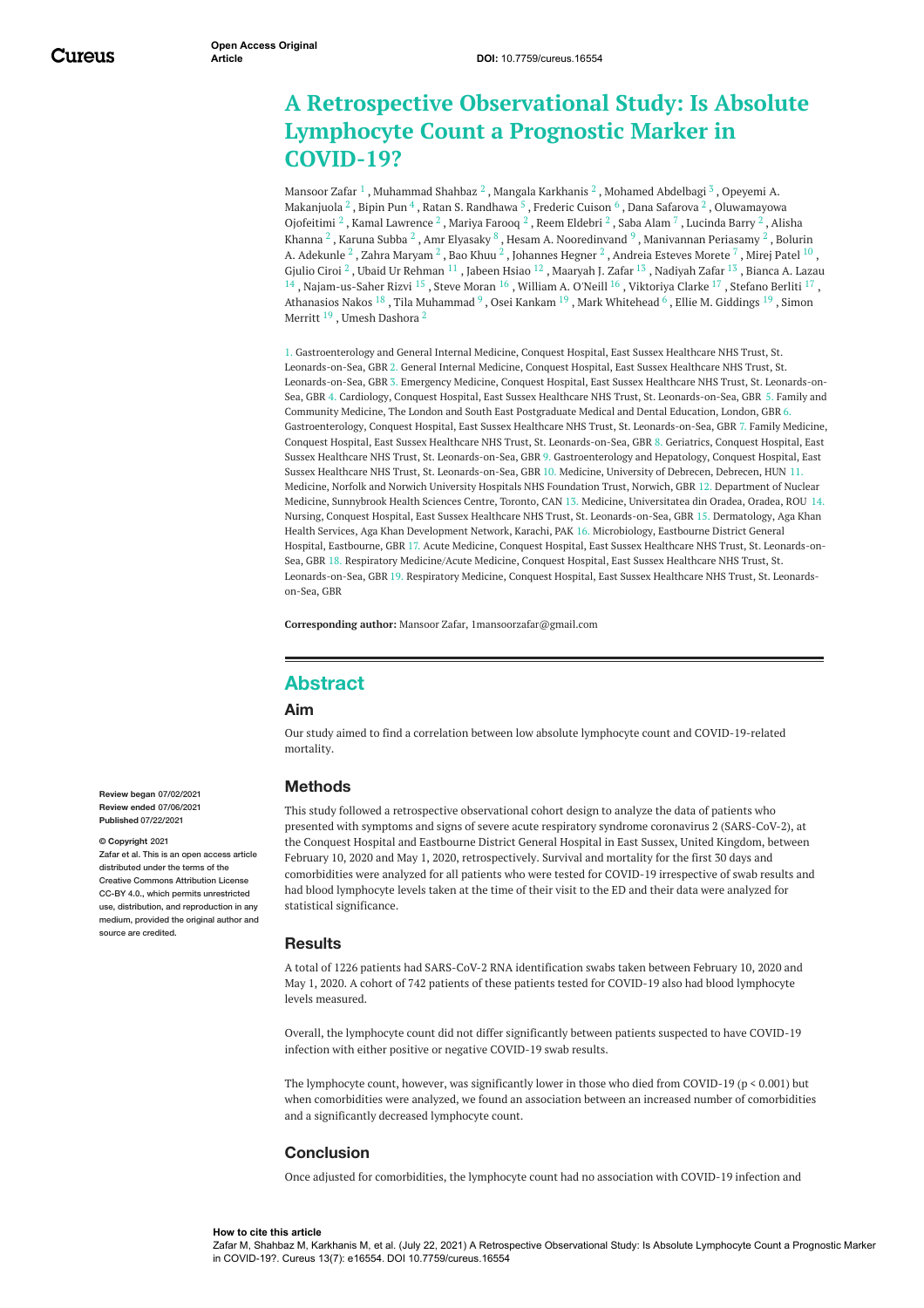<span id="page-3-0"></span>mortality.

**Categories:** Internal Medicine, Epidemiology/Public Health, Hematology

**Keywords:** stata version 16 (statacorp texas), covid-19, severe acute respiratory syndrome coronavirus-2 (sars-cov-2), lymphocyte count, treat as positive (tap), restricted cubic splines, firth logistic regression models for mortality, lasso model, alcohol-related liver disease, copd: chronic obstructive pulmonary disease

### **Introduction**

The 21st century has witnessed a global pandemic of the COVID-19 phenomenon, that has wreaked havoc worldwide issuing lockdowns, panic, and disaster. It is an illness that mainly affects the respiratory system and is caused by the severe acute respiratory syndrome coronavirus 2 (SARS-CoV-2) virus. Information about the prognostic markers is limited. Lymphopenia is defined as a lymphocyte count level less than 1.5 x10^9/l, and several studies suggest an association of COVID-19 with lymphopenia [1,2]. Other studies have focused on lymphocyte count mainly in the ICU during acute admission [3]. However, there is minimal information available about the level of lymphopenia or lymphocyte count that is strongly associated with increased mortality due to COVID-19. The role of comorbidity and other confounding variables is not clear [4].

The majority of the first studies are based on the initial days of the pandemic originating in Wuhan, China  $[1,2,5]$ . Soon with the global pandemic, there were studies done highlighting the global implications of the pandemic [3,6,7]. An additional global challenge for clinicians in an acute care setting is the reported studies suggesting 70% sensitivity of the COVID-19 swab test. Studies have reported a pre-test probability of 50% and the post-test probability with a negative test found to be 23%. This suggests it would be far too high to assume someone is not infected [6].

We analyzed a cohort of patients admitted to ED with query COVID-19 infection who had COVID-19 swabs done and had blood lymphocyte count requested; irrespective of a stay in medical wards or the ICU, and analyzed the overall mortality over 30 days, as well its association with comorbidities. To our knowledge, this appears to be the first attempt to analyze the significance of associated comorbidities with various lymphocyte levels and mortality.

#### **Aim of the study**

With succeeding waves of the pandemic, we aimed to further characterize the level of lymphocyte count, which is an inexpensive, yet quickly available biomarker, and the risk of mortality with COVID-19, to add to the work done in China [1,2], and the United States of America [3].

# **Materials And Methods**

#### **Methodology**

This was a retrospective study approved by our local audit department (East Sussex Healthcare NHS Trust). Data were collected from the electronic medical record system and analyzed. COVID-19 swab results were obtained between February 10, 2020 and May 1, 2020, from the Department of Microbiology Laboratory, for patients being tested at the Conquest Hospital and Eastbourne District General Hospital in East Sussex, United Kingdom. All the relevant blood tests, comorbidities, hospital admissions, and other relevant information were collected from hospital records. A total of 1226 patients had SARS-CoV-2 RNA identification swabs taken between February 10, 2020 and May 1, 2020. A cohort of 742 patients also had a blood test for lymphocyte count through a full blood count (FBC) also known as complete blood count (CBC).

Patients with negative swab results who had features consistent with a diagnosis of COVID-19 including fever, diarrhea, cough, and chest X-ray infiltrates were classified as if COVID-19 positive and were defined as "Treat as Positive" (TAP). This helped to eliminate the discrepancy associated with false-positive or falsenegative swab results [6].

All the patients who had positive COVID-19 swab results or who were TAP were managed as per NHS England guidelines (publication approval reference: 001559) [7]. This study included only those patients who had both swabs and blood lymphocyte levels tested, including those who were admitted and treated or discharged from the ED. Patients who had swabs taken but did not have blood lymphocyte levels taken were excluded. Comorbidities of patients in the above-mentioned groups were collected from electronic records and analyzed.

#### **Statistical Analyses**

The categorical variables were expressed in terms of frequency and percentages and were compared using the chi-square test or Fisher's exact test. Continuous variables were described as mean (SD) or median (interquartile range [IQR]) and were compared between groups using a two-sample t-test. Spearman correlation was used for correlation assessment. Mortality was assessed using logistic regression models.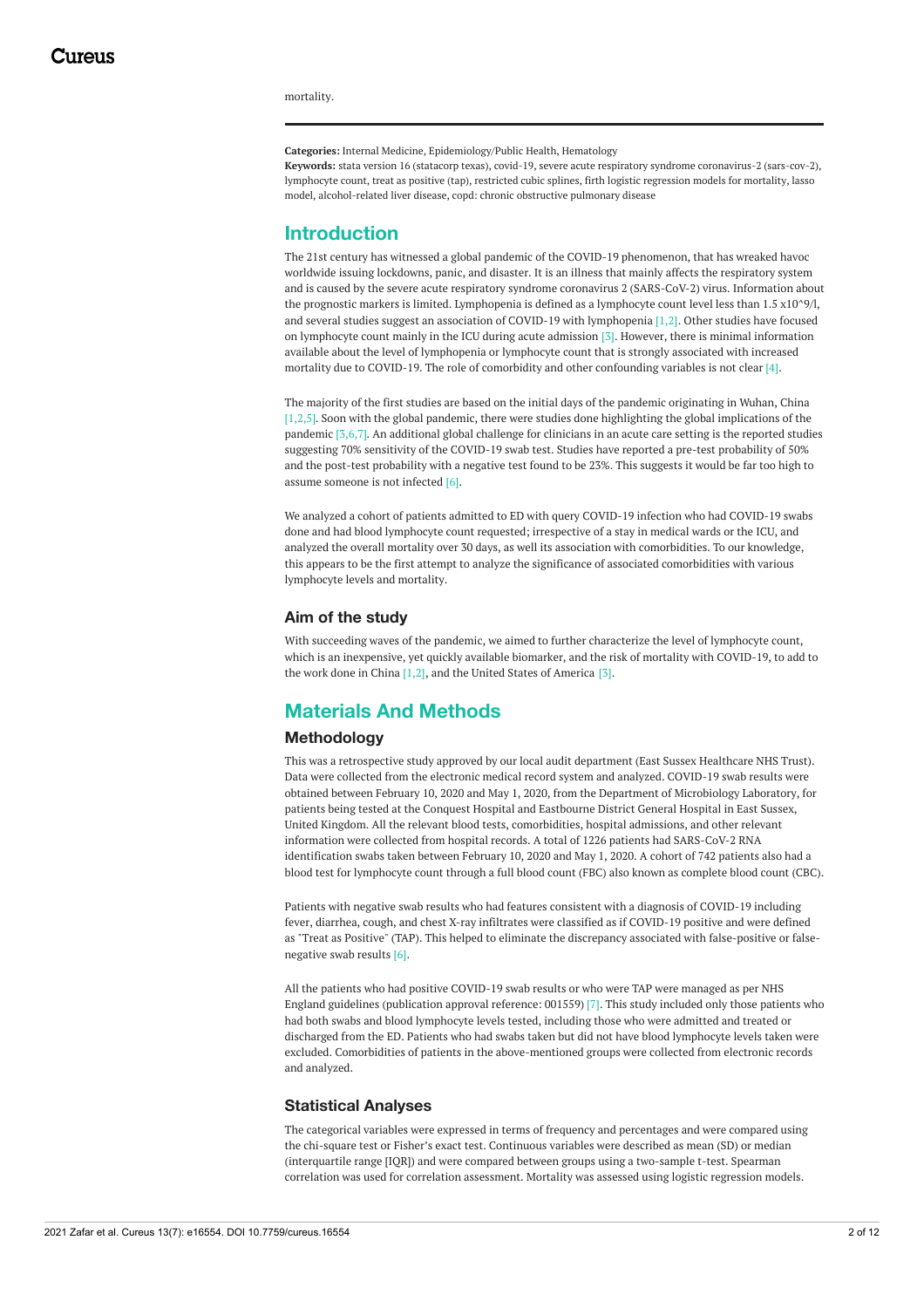<span id="page-4-0"></span>Lymphocyte count was log-transformed and two severe outliers were removed to give a normal distribution before inclusion in the models. Results are presented as the OR associated with a 20% increase in lymphocyte count. An adjustment was made for patient characteristics and comorbidities by including them as covariates. As the prevalence for some covariates was low, we used a penalized model (Firth logistic regression) to deal with any possible bias due to sparse data  $[8]$ . We tested for a difference in effect with age by fitting an interaction term using age as a continuous variable. A probability of obtaining results p-value < 0.05 was taken to be significant. Non-linearity was assessed using restricted cubic splines. All statistical analysis was done using Stata version 16 (StataCorp, Texas).

### **Results**

A total of 742 patients were tested for SARS-CoV-2 RNA with a swab test and had blood tests for lymphocyte count. The median age was 72 years and the age range was 1-101 years.

Of those suspected to have COVID-19 clinically 112 patients (15.1%) were swab positive and 630 (84.9%) patients were swab negative. Patients with swab-positive results were significantly more likely to be ever smokers and to have comorbidities. Lymphocyte count did not differ significantly between swab-negative and swab-positive patients (Table *[1](#page-2-0)*).

<span id="page-4-1"></span>

| Variable                                  | Swab negative, $N = 630$ | Swab positive, $N = 112$ | <b>Total</b>          | P-value   |
|-------------------------------------------|--------------------------|--------------------------|-----------------------|-----------|
| Age, years                                | 68.4 (19.7)              | 70.9 (17.6)              | 68.8 (19.4)           | 0.21      |
| Sex, % male (N)                           | 47.9% (302)              | 56.3% (63)               | 49.2% (365)           | 0.11      |
| Ever smoker, % (N)                        | $3.9\%$ (24)             | 16.5% (18)               | $5.8\%$ (42)          | < 0.001   |
| CXR infiltrates, % (N)                    | 34.1% (215)              | 56.3% (63)               | 37.5% (278)           | < 0.001   |
| Comorbidities                             |                          |                          |                       |           |
| Diabetes, % (N) Type 1/Type 2             | $0.5\%$ (3) 2.6% (16)    | $0.9\%$ (1) 5.5% (6)     | $0.6\%$ (4) 3.1% (22) | 0.48 0.13 |
| Diarrhea, % (N)                           | $9.1\%$ (57)             | 29.5% (33)               | 12.1% (90)            | < 0.001   |
| IHD, $\%$ (N)                             | 17.2% (105)              | 29.4% (32)               | 19.1% (137)           | 0.003     |
| Asthma/COPD/ILD % (N)                     | 10.3% (63)               | $21.1\%$ (23)            | 12.0% (86)            | 0.001     |
| Hypertension, % (N)                       | 10.3% (63)               | 19.3% (21)               | 11.7% (84)            | 0.007     |
| Dementia, % (N)                           | $8.4\%$ (51)             | 20.2% (22)               | 10.2% (73)            | < 0.001   |
| Frailty, % (N)                            | 12.0% (73)               | 22.9% (25)               | 13.6% (98)            | 0.002     |
| ALD-CLD, % (N)                            | $1.5\%$ (9)              | $1.8\%$ (2)              | $1.5\%$ (11)          | 0.68      |
| Malignancy, % (N)                         | $2.6\%$ (16)             | 14.7% (16)               | 4.5% (32)             | < 0.001   |
| PE, % (N)                                 | $1.0\%$ (6)              | $3.7\%$ (4)              | $1.4\%$ (10)          | 0.051     |
| Lymphocyte count, $10^9$ / L <sup>*</sup> | 1.12 [0.71-1.68]         | 1.04 [0.63-1.5]          | 1.12 [0.71-1.66]      | 0.27      |
| Lymphocyte count < $1.5x10^9$ / L         | 69.8% (440)              | 75.0% (84)               | 70.6% (524)           | 0.27      |

#### **TABLE 1: Patient characteristics and comorbidities.**

ALD: Alcohol liver disease; CLD: Chronic liver disease; COPD: Chronic obstructive pulmonary disease; CXR: Chest X-ray; DMx1: Diabetes mellitus type 1; DMx2: Diabetes mellitus type 2; Frailty: Dalhousie Frailty (Rockwood) score of 4 or more classified as frail; IHD: Ischemic heart disease; ILD: Interstitial lung disease; IQR: Interquartile range; N: Number of cases; PE: Pulmonary embolism.

> Of the 742 patients, 584 (78.7%) were alive after 30 days, while 158 (21.3%) had died. Patients who died were significantly older (79 vs. 66 years) and more likely to be male (58% vs. 47%), smokers (26% vs. 0.4%), and to have co-morbidities (Table *[1](#page-2-0)*). Mortality rates were 33.9% (38/112) in swab-positive patients and 19.1% (120/630) in swab-negative patients. Swab-positive patients who died were more likely to be smokers and had higher rates of comorbidity (Table *[1](#page-2-0)*). Lymphocyte counts were significantly lower in patients who died (1.22 vs. 0.76) in the total population and non-significantly lower in the swab-positive population (Table *[2](#page-3-0)*).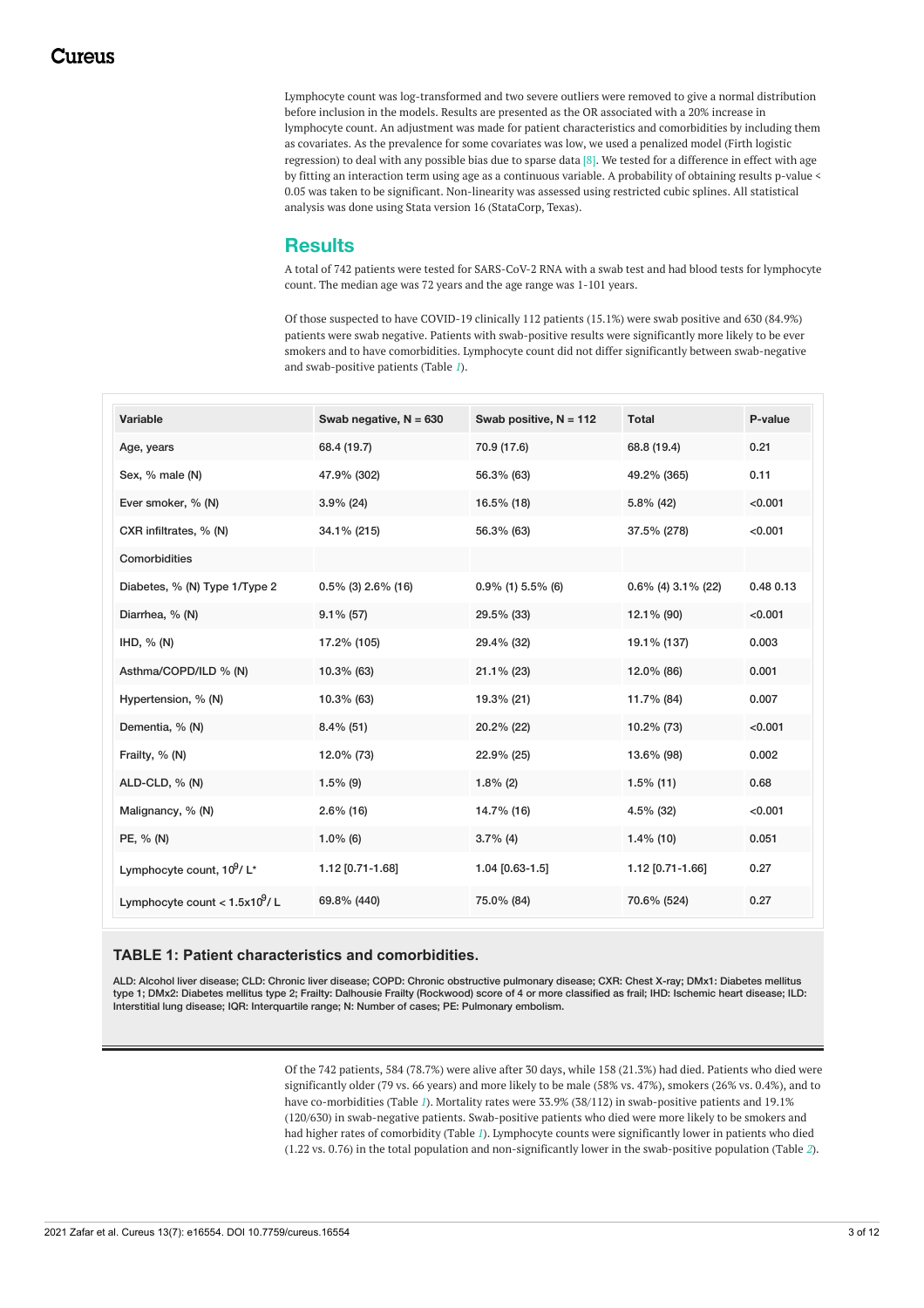<span id="page-5-0"></span>

|                                  |           | <b>All patients</b> |                  |         | <b>Positive patients</b> |                    |         |
|----------------------------------|-----------|---------------------|------------------|---------|--------------------------|--------------------|---------|
| Variable                         |           | Alive               | Deceased         | P-value | Alive                    | Deceased           | P-value |
| N                                |           | $N = 584$           | $N = 158$        |         | $N = 74$                 | $N = 38$           |         |
| Age                              | Years     | 66.1 (20.0)         | 78.9 (12.1)      | < 0.001 | 66.4 (18.6)              | 79.7 (11.1)        | < 0.001 |
| Male Sex                         | % (N)     | 46.8% (273)         | 58.2% (92)       | 0.01    | 52.7% (39)               | 63.2% (24)         | 0.29    |
| Ever smoker                      | % (N)     | $0.4\%$ (2)         | 25.6% (40)       | < 0.001 | $0\%$ (0)                | 48.7% (18)         | < 0.001 |
| <b>CXR</b> infiltrates           | % (N)     | 30.5% (178)         | 63.3% (100)      | < 0.001 | 52.7% (39)               | 63.2% (24)         | 0.29    |
| Comorbidities                    |           |                     |                  |         |                          |                    |         |
| DM <sub>x1</sub>                 | % (N)     | $0.4\%$ (2)         | $1.3\%$ (2)      | 0.21    | $1.4\%$ (1)              | 0(0)               | 1.00    |
| DM <sub>x2</sub>                 | % (N)     | $0.2\%$ (1)         | 13.6% (21)       | < 0.001 | $0\%$ (0)                | 16.2% (6)          | 0.001   |
| Diarrhea                         | % (N)     | 12.2% (71)          | 12.0% (19)       | 0.96    | 25.7% (19)               | 36.8% (14)         | 0.22    |
| <b>IHD</b>                       | % (N)     | $6.2\%$ (35)        | 65.4% (102)      | < 0.001 | $4.2\%$ (3)              | 78.4% (29)         | < 0.001 |
| Asthma/COPD/ILD                  | % (N)     | $2.8\%$ (16)        | 44.9% (70)       | < 0.001 | $1.4\%$ (1)              | 59.5% (22)         | < 0.001 |
| Hypertension                     | % (N)     | 4.6% (26)           | 37.2% (58)       | < 0.001 | $2.8\%$ (2)              | 51.4% (19)         | < 0.001 |
| Dementia                         | % (N)     | $4.1\%$ (23)        | 32.1% (50)       | < 0.001 | $5.6\%$ (4)              | 48.7% (18)         | < 0.001 |
| Frailty                          | % (N)     | 4.3% (24)           | 47.4% (74)       | < 0.001 | $2.8\%$ (2)              | 62.2% (23)         | < 0.001 |
| ALD-CLD                          | % (N)     | $0(0\%)$            | $7.1\%$ (11)     | < 0.001 | $0\%$ (0)                | $5.4\%$ (2)        | 0.11    |
| Malignancy                       | % (N)     | $0(0\%)$            | 20.5% (32)       | < 0.001 | $0\%$ (0)                | 43.2% (16)         | < 0.001 |
| PE.                              | % (N)     | $0(0\%)$            | $6.5\%$ (10)     | < 0.001 | $0\%$ (0)                | $10.8\%$ (4)       | 0.012   |
| Lymphocyte count*                | $10^9$ /L | 1.22 [0.76-1.76]    | 0.76 [0.52-1.09] | < 0.001 | 1.17 [0.72-1.63]         | $0.76$ [0.58-1.25] | 0.057   |
| Lymphocyte count < $1.5x10^9$ /L | % (N)     | 66.1% (386)         | 87.3% (138)      | < 0.001 | 71.6% (53)               | 81.6% (31)         | 0.36    |
| Covid swab positive              | % (N)     | 12.7% (74)          | 24.1% (38)       | < 0.001 |                          |                    |         |

#### **TABLE 2: Patient characteristics and comorbidities by mortality.**

ALD: Alcohol liver disease; CLD: Chronic liver disease; COPD: Chronic obstructive pulmonary disease; CXR: Chest X-ray; DMx1: Diabetes mellitus type 1; DMx2: Diabetes mellitus type 2; Frailty: Dalhousie Frailty (Rockwood) score of 4 or more classified as frail; IHD: Ischemic heart disease; ILD: Interstitial lung disease; IQR: Interquartile range; N: Number of cases; PE: Pulmonary embolism.

> We analyzed confounding variables that may have contributed to this finding. Lymphocyte count decreased with age (Spearman's Rho = -0.38; p < 0.001) and was lower in men than women (Table *[3](#page-4-0)*). Lymphocyte count was also significantly decreased in those with all comorbidities except in those patients with diarrhea or type 1 diabetes (Table *[3](#page-4-0)*). After adjustment for comorbidities, however, there was no significant association of lymphocyte count with mortality in the total population or in swab-positive patients (Table *[4](#page-4-1)*).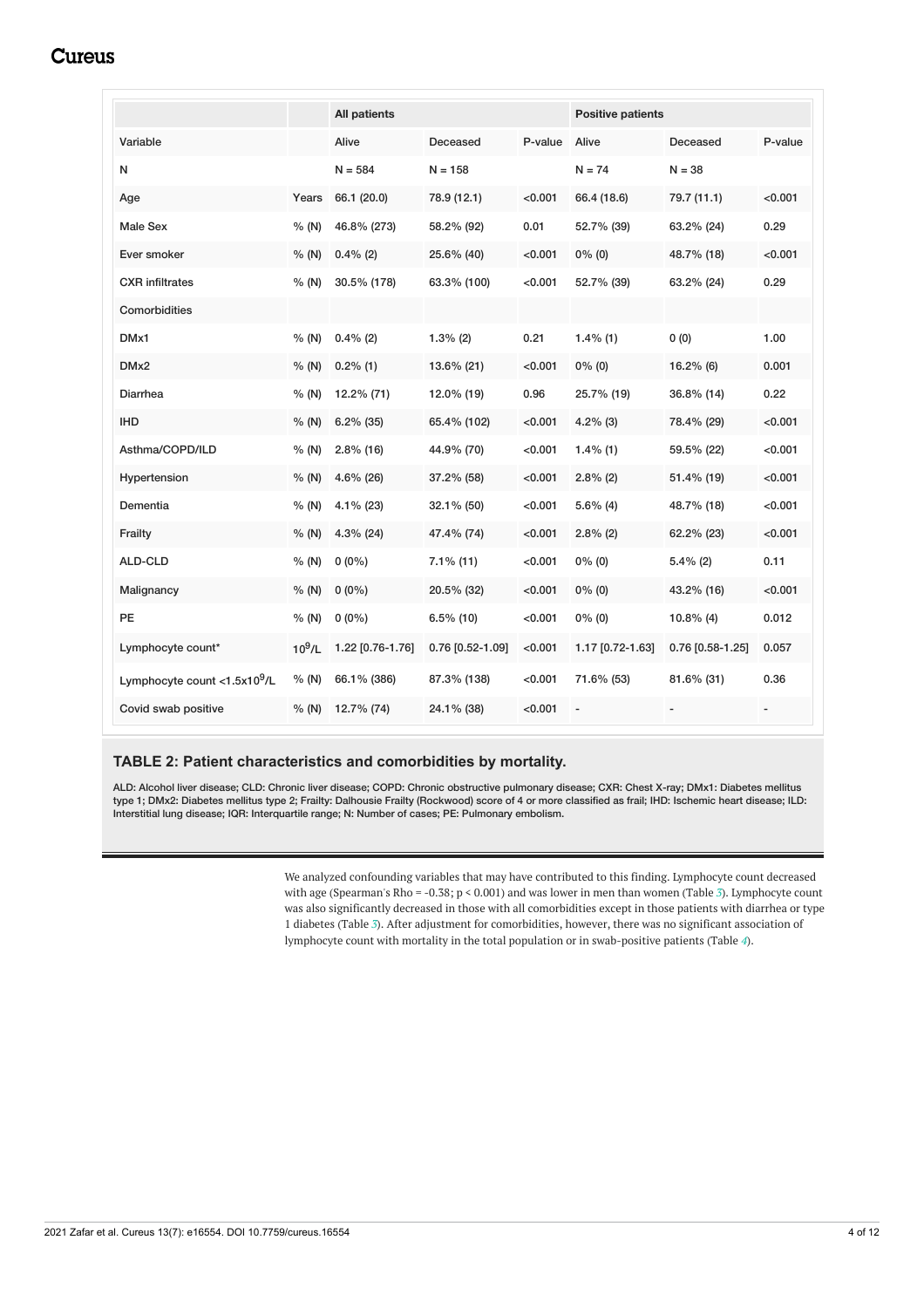<span id="page-6-0"></span>

|                  | <b>No</b>                    | <b>Yes</b>                 | P-value |
|------------------|------------------------------|----------------------------|---------|
| Male sex         | 1.15 (0.62-1.78) 377         | $1.06$ (0.62-1.54) N = 365 | 0.03    |
| Diarrhea         | 1.12 [0.70-1.67] N = 652     | $1.12$ [0.73-1.65] N = 90  | 0.63    |
| <b>IHD</b>       | 1.19 $[0.73 - 1.75]$ N = 582 | $0.76$ [0.47-1.09] N =1 37 | < 0.001 |
| Asthma/COPD/ILD  | $1.18$ [0.72-1.75] N = 633   | $0.71$ [0.49-0.90] N = 86  | < 0.001 |
| Hypertension     | 1.17 $[0.71 - 1.74]$ N = 635 | $0.76$ [0.59-1.05] N = 84  | < 0.001 |
| Dementia         | 1.16 $[0.71 - 1.70]$ N = 646 | $0.76$ [0.59-1.06] N = 73  | < 0.001 |
| Frailty          | 1.18 $[0.71 - 1.74]$ N = 621 | $0.77$ [0.59-1.08] N = 98  | < 0.001 |
| Ever smoker      | 1.15 $[0.71 - 1.7]$ N = 677  | $0.75$ [0.60-0.88] N = 42  | < 0.001 |
| ALD/CLD          | 1.12 [0.70-1.69] N = 708     | $0.78$ [0.59-0.87] N = 11  | 0.03    |
| Malignancy       | 1.13 $[0.70 - 1.69]$ N = 687 | $0.76$ [0.62-0.91] N = 32  | 0.003   |
| PE.              | $1.12$ [0.7-1.68] N = 708    | $0.67$ [0.58-0.88] N = 10  | 0.02    |
| DM <sub>x2</sub> | 1.12 [0.71-1.69] N = 696     | $0.76$ [0.43-0.92] N = 22  | 0.01    |
| DM <sub>x1</sub> | 1.11 $[0.69 - 1.66]$ N = 714 | 1.12 [0.78-1.66] $N = 4$   | 0.85    |

#### **TABLE 3: Median lymphocyte count [IQR] by sex and comorbidities.**

ALD: Alcohol liver disease; CLD: Chronic liver disease; COPD: Chronic obstructive pulmonary disease; CXR: Chest X-ray; DMx1: Diabetes mellitus type 1; DMx2: Diabetes mellitus type 2; Frailty: Dalhousie Frailty (Rockwood) score of 4 or more classified as frail; IHD: Ischemic heart disease; ILD: Interstitial lung disease; IQR: Interquartile range; N: Number of cases; PE: Pulmonary embolism.

|            |                     | All patients |                   | Swab-positive patients |
|------------|---------------------|--------------|-------------------|------------------------|
|            | OR (95% CI)         | P value      | OR (95% CI)       | P value                |
| Unadjusted | $0.84(0.79-0.88)$   | < 0.0001     | $0.94(0.85-1.05)$ | 0.31                   |
| Model 2    | $0.89(0.84 - 0.95)$ | < 0.0001     | 1.05 (0.90-1.22)  | 0.54                   |
| Model 3    | $0.96(0.88-1.04)$   | 0.29         | 1.03 (0.81-1.32)  | 0.79                   |

#### **TABLE 4: Firth logistic regression models for mortality by lymphocyte count.**

Model 2: Adjusted for age, sex, ever smoking, and swab positivity.

Model 3: Adjusted for age, sex, ever smoking, swab positivity, and comorbidities.

There was significant evidence of non-linearity (p < 0.001) in the unadjusted model, with risk no longer declining once lymphocyte levels increased above 1.6 x 109/L (Figure *[1](#page-5-0)*). After adjustment for comorbidity, there was no significant non-linearity (p = 0.13, Figure *[2](#page-6-0)*).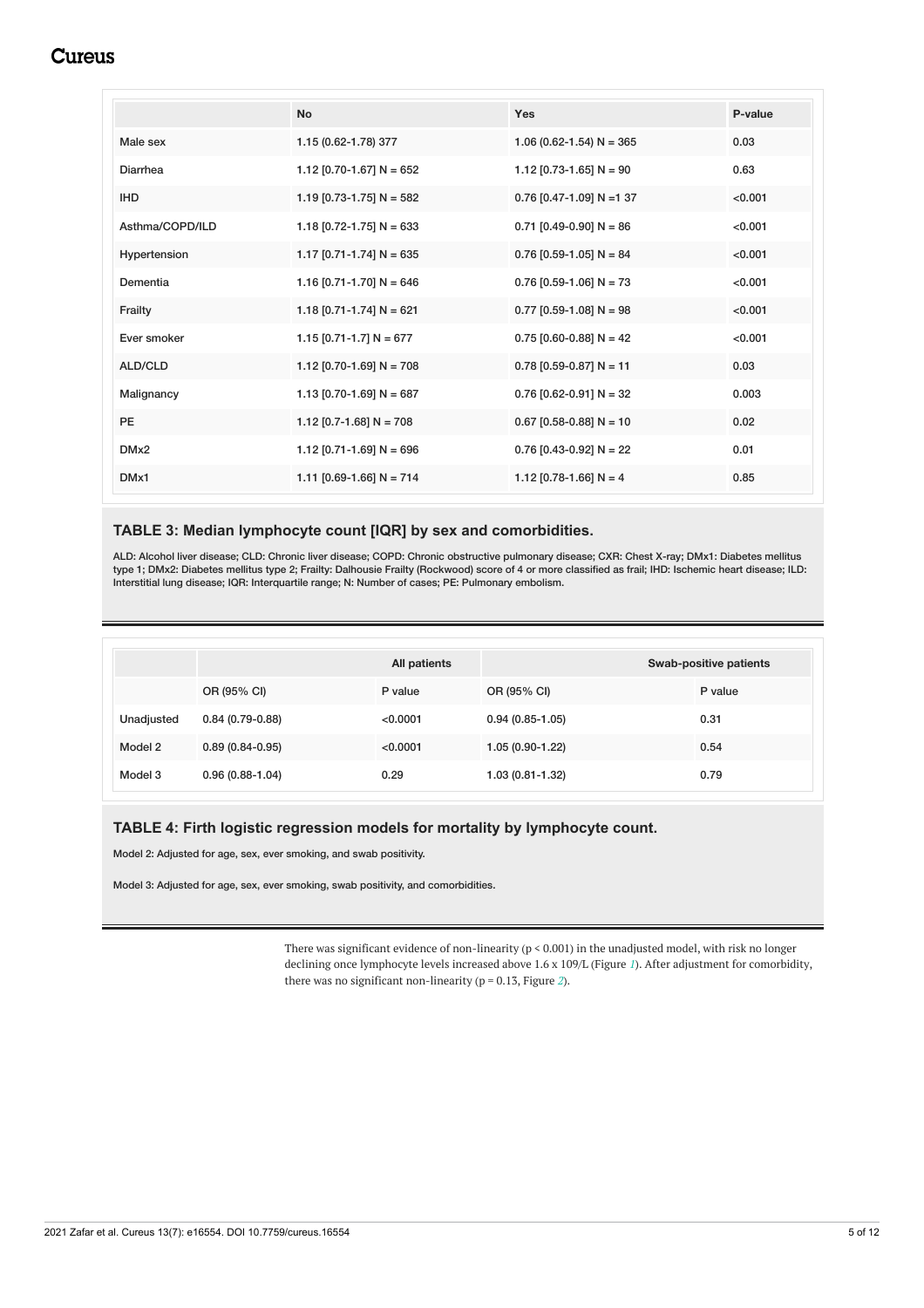<span id="page-7-0"></span>

<span id="page-7-1"></span>**FIGURE 1: Restricted cubic splines for the non-linear association of lymphocyte count with mortality; unadjusted.**

Log: Logarithm Loge: Exponent of the log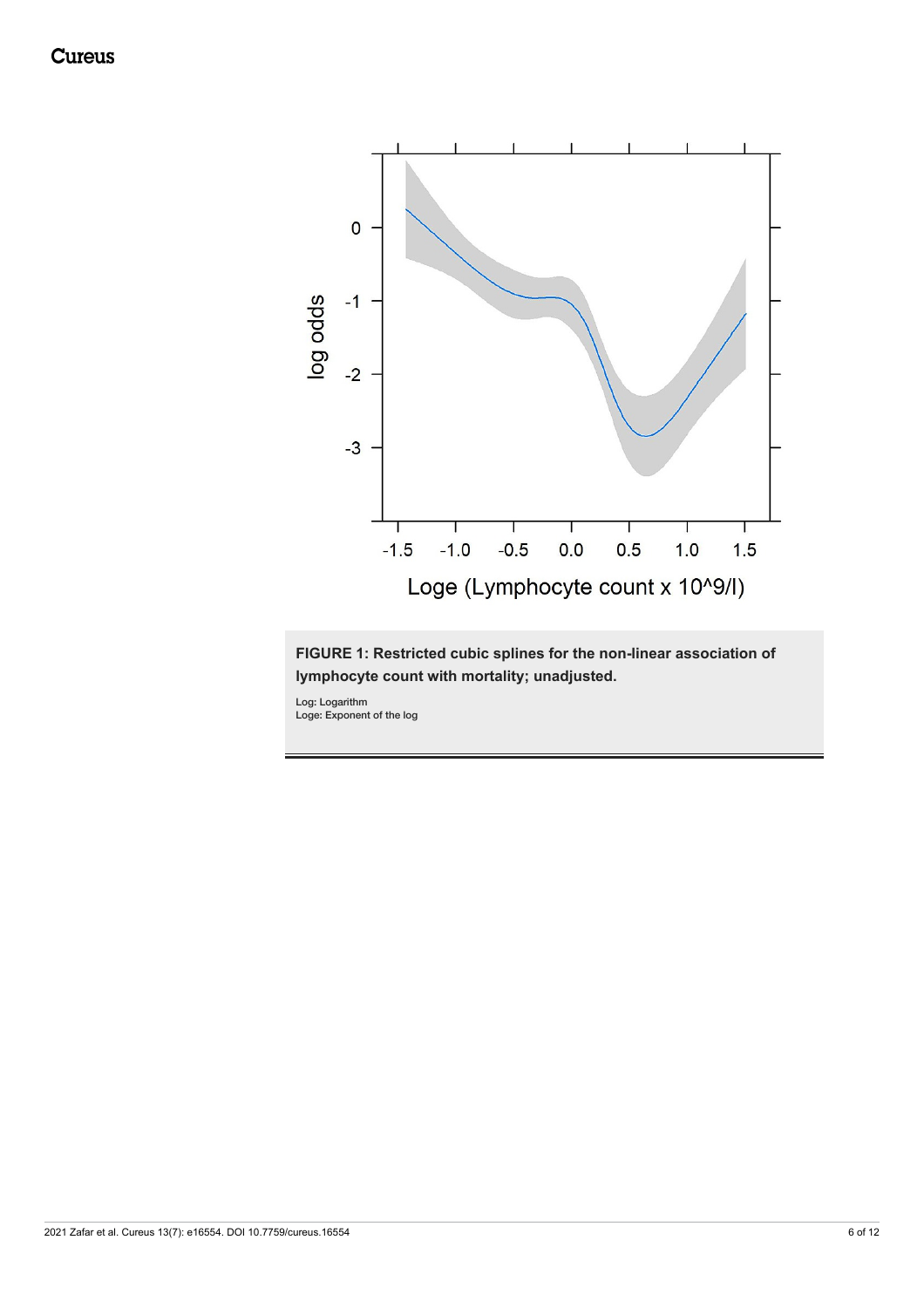<span id="page-8-0"></span>

**FIGURE 2: Restricted cubic splines for the non-linear association of lymphocyte count with mortality; adjusted for age, sex, swab positivity, and comorbidity.**

Log: Logarithm Loge: Exponent of the log

We also examined whether the effect of lymphocyte count differed by age (Table *[5](#page-7-0)*), and found no evidence of interaction (p = 0.09). Lasso model was used to analyze mortality in swab-positive patients (Table *[6](#page-7-1)*) and overall mortality (Table *[7](#page-8-0)*). Finally, this data was analyzed for the association of lymphocyte count and without lymphocyte count for any relevance with the area under a receiver operating characteristic (ROC) curve (Figure *[3](#page-9-0)*).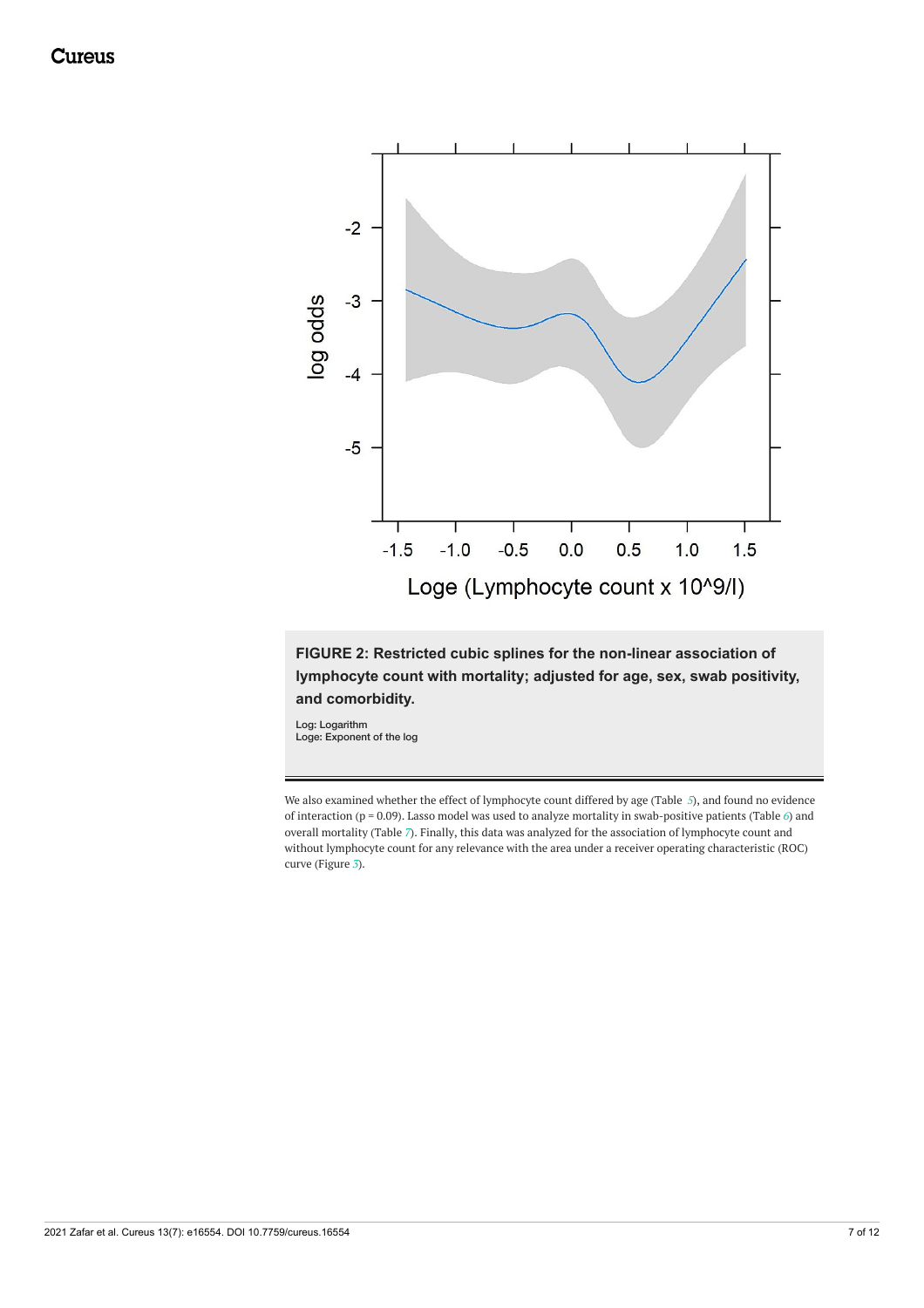<span id="page-9-0"></span>

|                       | All patients         |                     | <b>Positive patients</b> |                      |
|-----------------------|----------------------|---------------------|--------------------------|----------------------|
| Age, years            | Alive                | Deceased            | Alive                    | Deceased             |
| N                     | $N = 584$            | $N = 158$           | $N = 74$                 | $N = 38$             |
| $<$ 58 years          | 1.63 [1.12-2.04] 179 | 0.76 [0.56-1.46] 7  | 1.36 [1.03-1.87] 28      | $0.56$ [0.56-0.56] 1 |
| 58-72 years           | 1.32 [0.84-1.76] 154 | 0.74 [0.54-1.15] 35 | 0.99 [0.66-1.40] 20      | 1.15 [0.73-4.02] 9   |
| 73-84 years           | 1.07 [0.71-1.33] 132 | 0.72 [0.42-1.05] 58 | $0.71$ [0.47-1.16] 8     | 0.75 [0.54-0.78] 14  |
| $>= 85$ years         | 0.87 [0.55-1.28] 119 | 0.85 [0.59-1.08] 58 | 1.05 [0.62-1.37] 18      | 0.93 [0.59-1.28] 14  |
| P-value (interaction) | $P = 0.09$           |                     | $P = 0.66$               |                      |

### **TABLE 5: Lymphocyte count by mortality and quartile of age: median [IQR] N.**

IQR: Interquartile range; N: Number of cases; P: Probability of obtaining results.

| Variable          | <b>Model coefficients</b> |
|-------------------|---------------------------|
| Age               | 0.012                     |
| <b>IHD</b>        | 2.943                     |
| Asthma/COPD/ILD   | 3.066                     |
| Frailty           | 2.086                     |
| ROC area (95% CI) | $0.981(0.962 - 1.00)$     |

### **TABLE 6: Lasso models for predicting death in swab-positive patients. Lymphocyte does not contribute to the predictive model for swab-positive patients.**

COPD: Chronic obstructive pulmonary disease; Frailty: Dalhousie frailty (Rockwood) score of 4 or more classified as frail; IHD: Ischemic heart disease; ILD: Interstitial lung disease; ROC: The area under a receiver operating characteristic curve.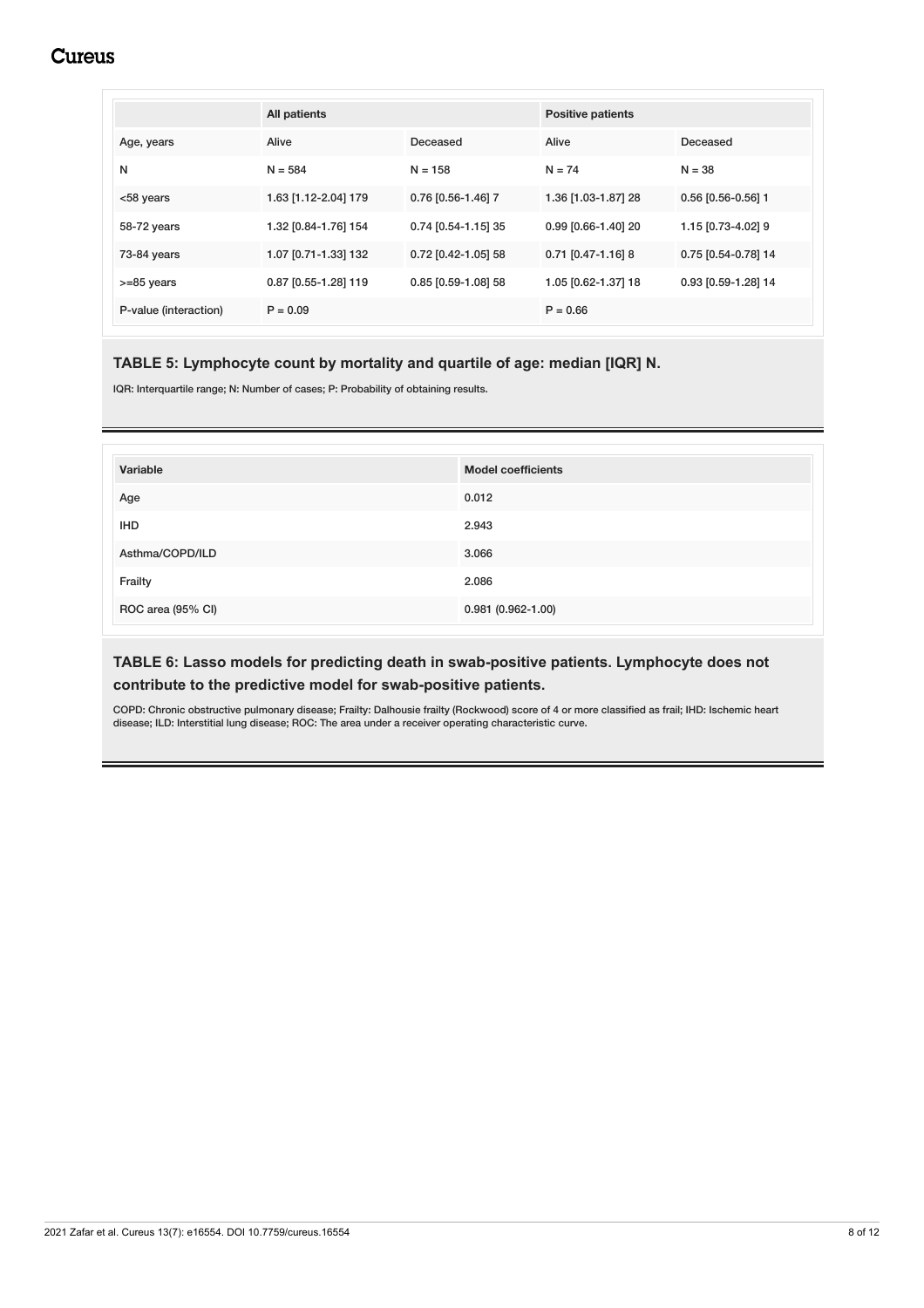|                   | Model 1                  | Model 2                  |
|-------------------|--------------------------|--------------------------|
| Variable          | Model coefficients       | Model coefficients       |
| Age               | 0.027                    | 0.022                    |
| Male sex          | 0.528                    | 0.429                    |
| Swab positive     | 0.256                    | 0.230                    |
| <b>IHD</b>        | 2.145                    | 2.057                    |
| Asthma/COPD/ILD   | 1.902                    | 1.796                    |
| Hypertension      | 0.493                    | 0.455                    |
| Dementia          | $-0.105$                 | $\overline{\phantom{a}}$ |
| Frailty           | 2.112                    | 2.050                    |
| Malignancy        | 4.816                    | 4.381                    |
| Lymphocyte        | $\overline{\phantom{a}}$ | $-0.198$                 |
| ROC area (95% CI) | 0.944 (0.926-0.962)      | $0.943(0.924 - 0.961)$   |

# **TABLE 7: Lasso models for predicting death – all patients.**

COPD: Chronic obstructive pulmonary disease; Frailty: Dalhousie Frailty (Rockwood) score of 4 or more classified as frail; IHD: Ischemic heart disease; ILD: Interstitial lung disease; ROC: Area under a receiver operating characteristic curve.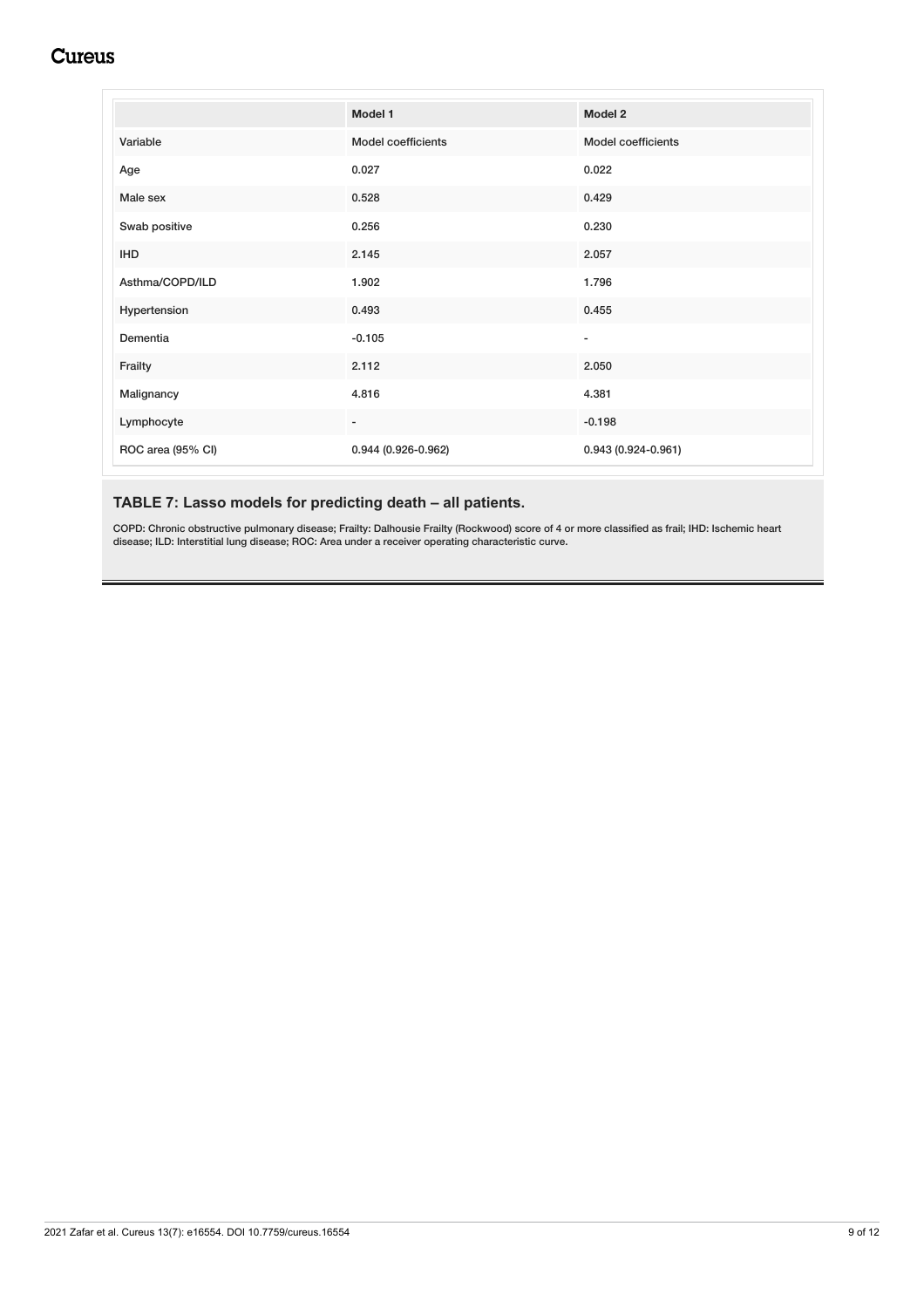

**FIGURE 3: Area under the ROC curve for predictive models for mortality in all patients. Model 1 without lymphocyte count and Model 2 with lymphocyte count added.**

ROC: Receiver operating characteristic curve.

# **Discussion**

COVID-19 is a highly infectious disease with significant morbidity and mortality. Although there is no relative scarcity of information towards awareness for the severity of the disease, there remains a lot of need to do more to improve the overall outcome. Multiple biomarkers have been considered towards its diagnosis along with COVID-19 swabs, which have been noted as having low sensitivity [9]. The utilization of lymphocyte count and in particular lymphopenia has drawn great attention for practice towards managing patients suspected to have COVID-19 [1,2]. Other studies have focused on the association in patients admitted to the ICU [3] or the odds of getting admitted to the ICU with lymphopenia [10]. There is a trend towards a higher risk of acquiring infection as well as increased severity with COVID-19 in absolute lymphopenia range. The presence of lymphopenia is associated with a threefold increased risk of severe COVID-19 [10].

Others have studied the association of lymphocyte and neutrophil count and COVID-19 [11]. Yun H et al. reported that lymphocyte counts were markedly low in COVID-19-positive patients [12]. Similarly, a recently published study from Wuhan, China, showed that the lymphocyte count was considerably lower among patients who succumbed to COVID-19 compared to those who survived [13]. On the contrary, our study shows no relationship between lymphopenia and having COVID-19.

Furthermore, in COVID-19 patients, mortality rates did not change with the level of lymphocyte count. Any observed association within the total population was explained by the increased prevalence of comorbidities among those with lower lymphocyte count. Interestingly, it has long been determined that the process of lymphopoiesis is noticeably disrupted in the aging population due to an aging immune system. Since our study cohort includes patients of all age groups rather than merely the elderly, it is possible that we did not see any relationship with lymphopenia [14,15]. Although even in older patients we found no association of lymphocyte count and COVID-19 infection or mortality with COVID-19. Based on the statistical analysis of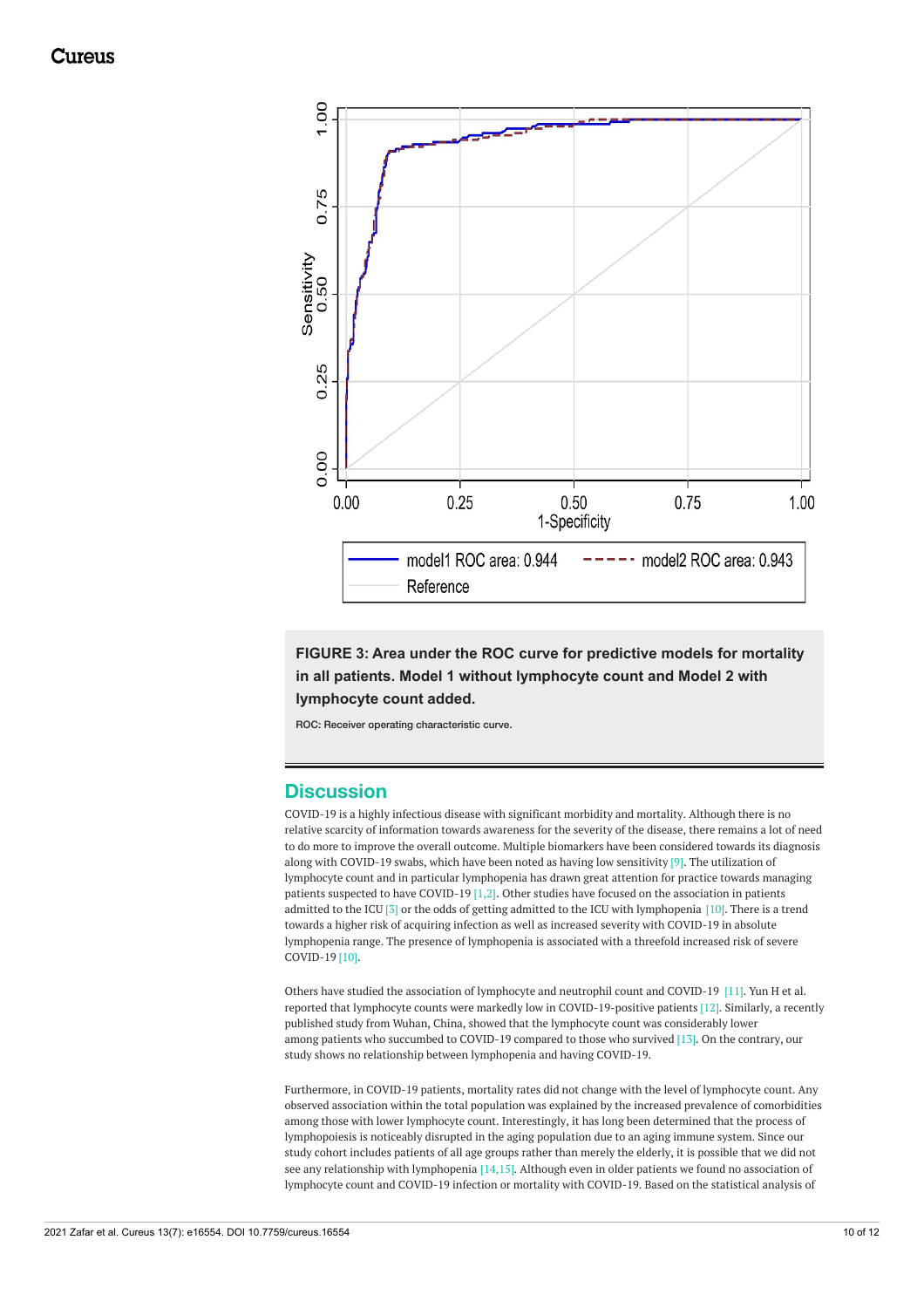comorbidity data, it appears that comorbidities contribute more towards mortality than lymphocyte count.

Our study does have limitations, including no standardization for ethnicity and inclusion of only acute presentations. Patients who were referred to our hospitals for swab testing but had no lymphocyte count performed were excluded. Patients who had a COVID-19 swab test but were not admitted to the hospital were also excluded as their blood lymphocyte levels were not available.

As our analysis is conditional on patients having a test, we cannot rule out selection bias in our results. However, the observed associations with testing positive and mortality were all in the expected direction. As the world attempts to grasp the COVID-19 phenomenon, we realize a number of observations have been made towards associations [16] and emerging evidence of side-effects of varying COVID-19 vaccines [17]. We hope our study offers the missing piece of the puzzle towards comorbidity associations.

### **Conclusions**

In conclusion, we did not find a strong relationship between lymphocyte levels and COVID-19-related mortality, especially the mortality caused by the infection, with age, gender, swab outcomes, and comorbidities adjusted. Additionally, there was no association with testing positive, as swab-positive patients did not show a significant reduction in lymphocyte compared to swab-negative patients. The most vulnerable group of the population for COVID-19, the aging population, as well as other age groups, have factors aside from lymphocyte levels, which may include comorbidities such as diabetes mellitus type 1 and 2; various cancers, and chronic heart failure. These comorbidities may contribute to more association with acquiring infection and increased mortality with COVID-19. Overall, this study brings to light the misconception of one of the more widely embraced myths that low lymphocyte count is a major predisposing factor in getting this virus.

# **Appendices**

Supporting Information:

Appendix 1:

Authors contribution:

Dr. Mansoor Zafar designed the study and wrote the manuscript.

Ms. Jackie Cooper assisted in the statistical analysis of the study.

Steve Moran and William A. O'Neill contributed to the provision of electronic COVID-19 swab outcomes for the two hospitals.

Dr. Mansoor Zafar, Dr. Muhammad Shahbaz, Dr. Mangala Karkhanis, Dr. Mohamed Abdelbagi, Dr. Opeyemi A. Makanjuola, Dr. Bipin Pun, Dr. Ratan S. Randhawa, Dr. Frederic Cuison, Dr. Dana Safarova, Dr. Oluwamayowa Ojofeitimi, Dr. Kamal Lawrence, Dr. Mariya Farooq, Dr. Reem Eldebri, Dr. Saba Alam, Dr. Lucinda Barry, Dr. Alisha Khanna, Dr. Karuna Subba, Dr. Amr Elyasaky, Dr. Hesam A. Nooredinvand, Dr. Manivannan Periasamy, Dr. Bolurin A. Adekunle, Dr. Zahra Maryam, Dr. Bao Khuu, Dr. Johannes Hegner, Dr. Andreia Esteves Morete, Mr. Mirej Patel, Dr. Gjulio Ciroi, Dr. Ubaid Ur Rehman, and Bianca A. Lazau assisted with electronic records of the patients.

Dr. Mansoor Zafar, Dr. Muhammad Shahbaz, Dr. Mangala Karkhanis, Dr. Viktoriya Clarke, Dr. Athanasios Nakos, Dr. Tila Muhammad, and Dr. Stefano Berliti assisted with proofreading the manuscript.

Dr. Saba Alam, Jabeen Hsiao, Ms. Maaryah J. Zafar, Ms. Nadiyah Zafar, and Dr. Najam-us-Saher Rizvi assisted with cross-checking data entry for any errors and help with the references.

Dr. Umesh Dashora, Dr. Simon Merritt, Dr. Ellie M. Giddings, Dr. Mark Whitehead, and Dr. Osei Kankam reviewed the manuscript.

29+ contributors helped in collecting the data. All authors/contributors read and approved the final manuscript.

# **Additional Information**

#### **Disclosures**

**Human subjects:** Consent was obtained or waived by all participants in this study. East Sussex Healthcare NHS Trust issued approval QIP/Audit-142. **Animal subjects:** All authors have confirmed that this study did not involve animal subjects or tissue. **Conflicts of interest:** In compliance with the ICMJE uniform